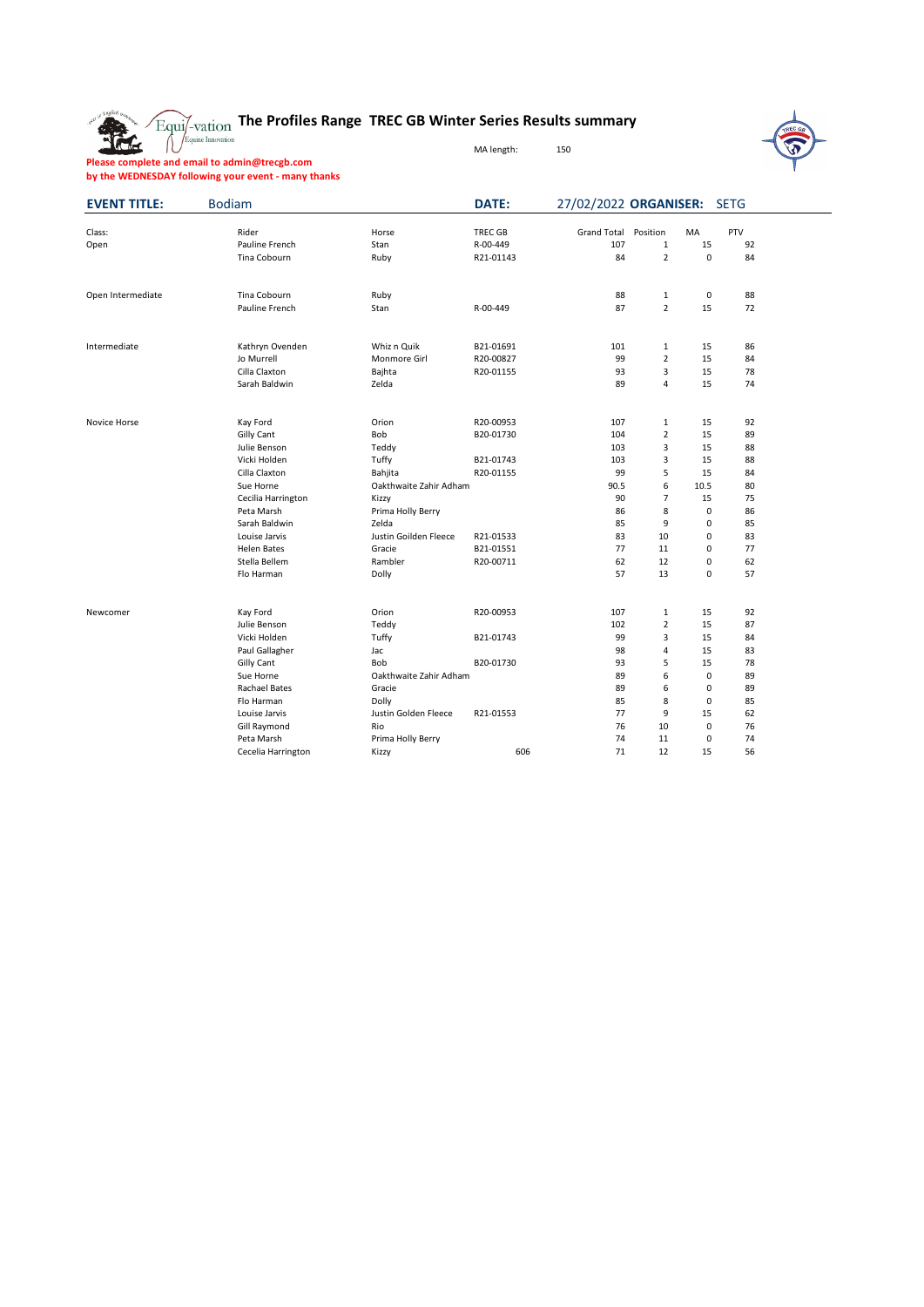|                     | Equi/-vation<br>Equine Innovation | The Profiles Range TREC GB Winter Series Class summary |                           |      |                                                                      |                                         |                                      |                                         | <b>TREC</b>          |
|---------------------|-----------------------------------|--------------------------------------------------------|---------------------------|------|----------------------------------------------------------------------|-----------------------------------------|--------------------------------------|-----------------------------------------|----------------------|
| <b>EVENT TITLE:</b> | <b>Bodiam Winter Series TREC</b>  |                                                        |                           |      | 27/02/2022 ORGANISER:                                                | <b>SE TREC Group</b>                    |                                      |                                         |                      |
| <b>Class:</b>       | <b>Open</b>                       |                                                        |                           |      |                                                                      |                                         |                                      |                                         |                      |
| <b>RIDER</b>        | TREC GB NO                        | <b>A</b><br>HORSE (very important)                     | Immobility<br>Fallen logs | Jump | Neckrein<br>Bending<br>Corridor<br>$o_{i_{\mathcal{C}_\mathcal{F}}}$ | Deductions for circling<br>ricket punch | CANTER<br><b>PTV</b><br><b>TOTAL</b> | <b>MA</b><br>WALF<br><b>TOTAL TOTAL</b> | <b>GRAND</b><br>ွင်္ |
|                     |                                   |                                                        |                           |      |                                                                      |                                         |                                      |                                         |                      |
| Pauline French      | R-00-449                          | Stan                                                   | 10                        |      |                                                                      |                                         |                                      |                                         | 99                   |
| Tina Cobourn        | R21-01143                         | Ruby                                                   | 10<br>10                  |      |                                                                      | 10<br>10                                | 92                                   |                                         | 92                   |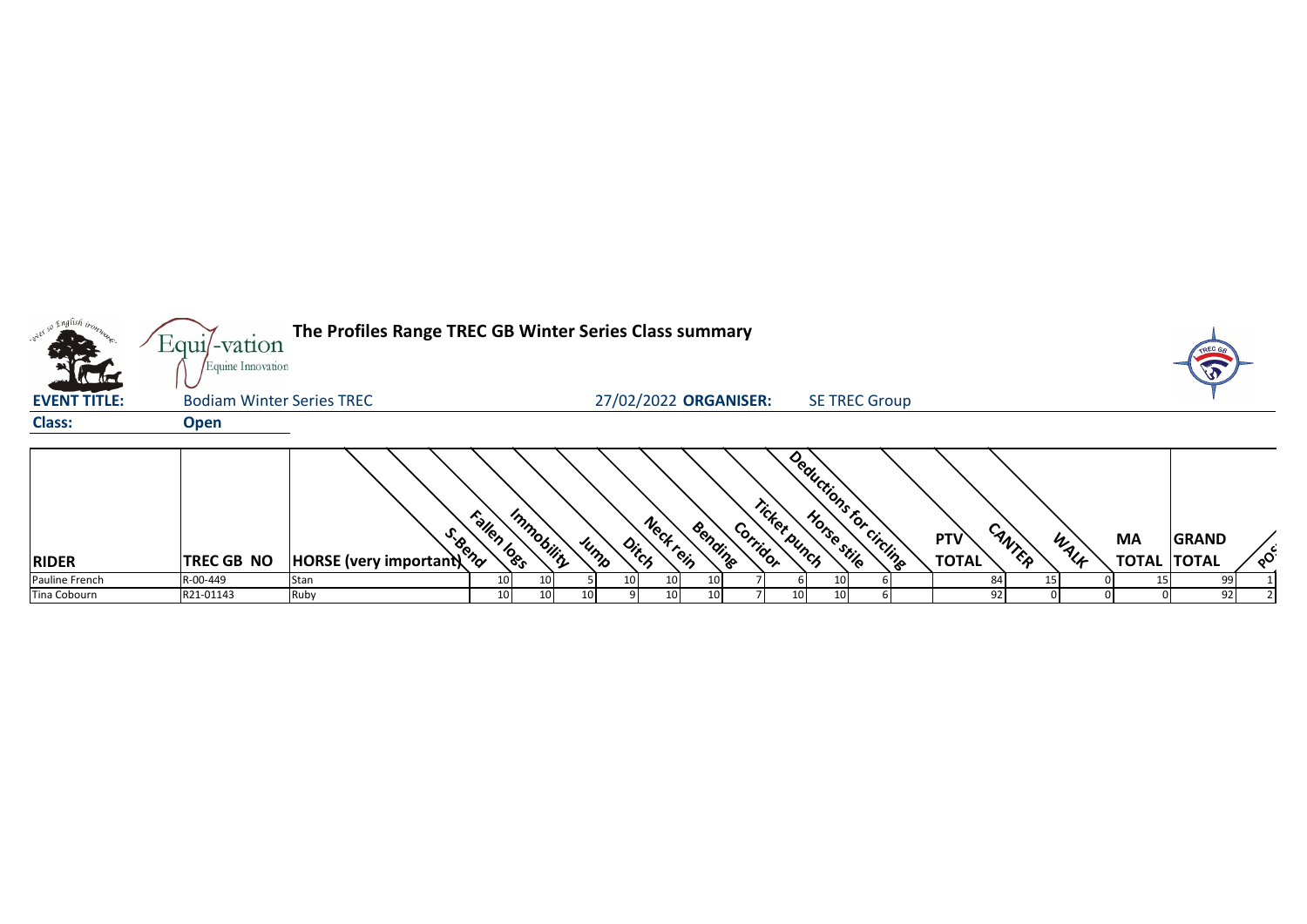| <b>ATH</b>          | Equil-vation<br>Equine Innovation | The Profiles Range TREC GB Winter Series Class summary |                           |                                                     |                       |                                         |                      |                               |      |                                 | TREC GE                         |
|---------------------|-----------------------------------|--------------------------------------------------------|---------------------------|-----------------------------------------------------|-----------------------|-----------------------------------------|----------------------|-------------------------------|------|---------------------------------|---------------------------------|
| <b>EVENT TITLE:</b> | <b>Bodiam Winter Series TREC</b>  |                                                        |                           |                                                     | 27/02/2022 ORGANISER: |                                         | <b>SE TREC Group</b> |                               |      |                                 |                                 |
| <b>Class:</b>       | <b>Open Intermediate</b>          |                                                        |                           |                                                     |                       |                                         |                      |                               |      |                                 |                                 |
| <b>RIDER</b>        | TREC GB NO                        | S. Bend<br><b>HORSE</b> (very<br>important)            | Fallen loss<br>Immobility | Neckrein<br>Jump<br>$o_{i_{\mathcal{C}_{\zeta}}^*}$ | Bending<br>Corridor   | Deductions for circuits<br>Ticket bunch |                      | CANTER<br>PTV<br><b>TOTAL</b> | WALF | <b>MA</b><br><b>TOTAL TOTAL</b> | <b>GRAND</b><br>$\circ^{\circ}$ |
| Tina Cobourn        | R21-01143                         | Ruby                                                   | 10                        | 10 <sub>1</sub><br>10                               |                       |                                         |                      | 88                            |      |                                 | 88                              |
| Pauline French      | R-00-449                          | Stan                                                   |                           | 10                                                  | 10                    |                                         |                      | <b>721</b>                    | 15   | 15                              | 87                              |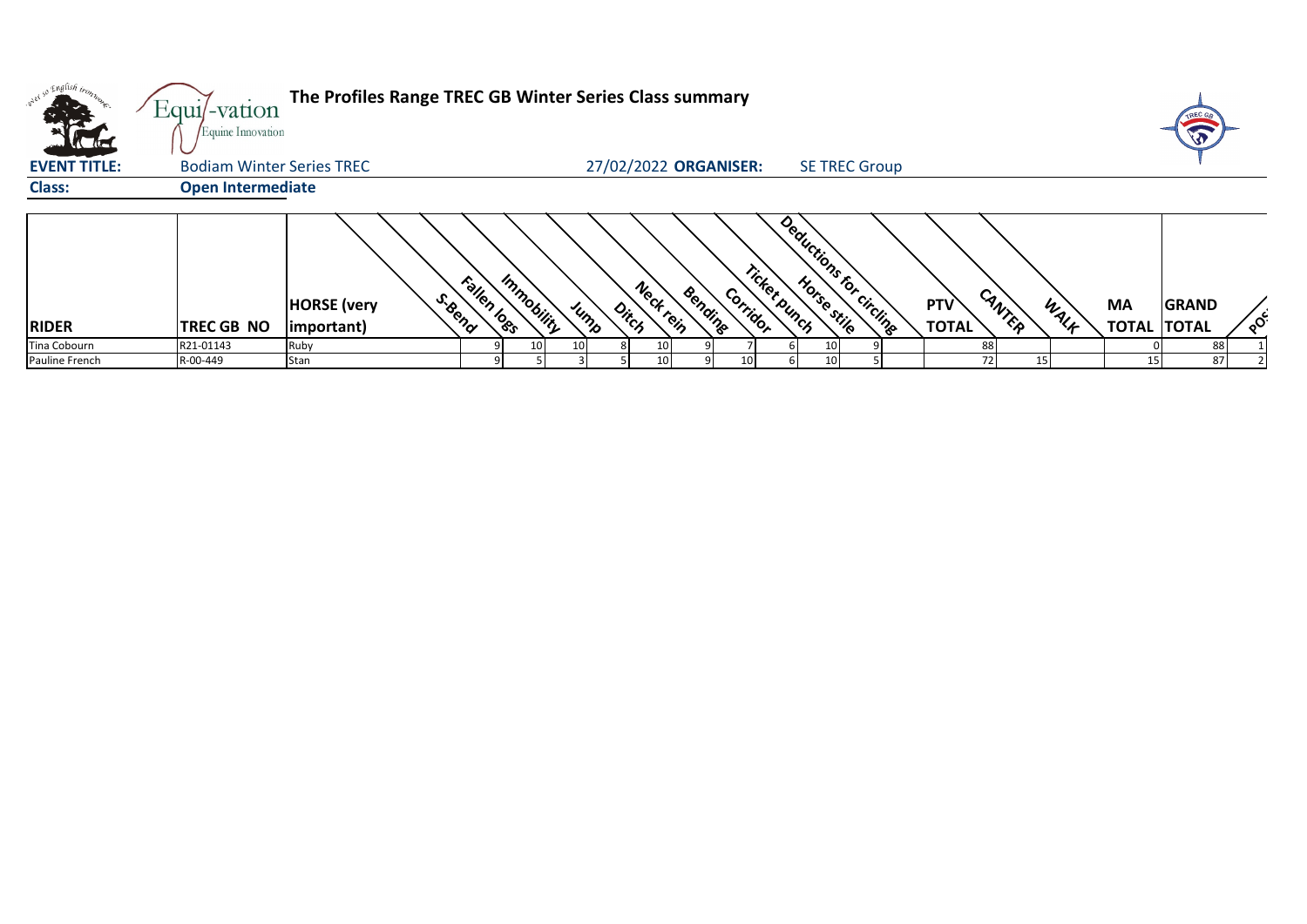| w <sup>ed 50</sup> English trong   | Equi/-vation<br>Equine Innovation | The Profiles Range TREC GB Winter Series Class summary |              |                 |                 |                 |                    |                 |                       |              |                 |                          |                     |        |      |                                 |              |          |
|------------------------------------|-----------------------------------|--------------------------------------------------------|--------------|-----------------|-----------------|-----------------|--------------------|-----------------|-----------------------|--------------|-----------------|--------------------------|---------------------|--------|------|---------------------------------|--------------|----------|
| <b>Kata</b><br><b>EVENT TITLE:</b> | <b>Bodiam</b>                     |                                                        | <b>DATE:</b> |                 |                 |                 |                    |                 | 27/02/2022 ORGANISER: |              | <b>SETG</b>     |                          |                     |        |      |                                 |              |          |
| <b>Class:</b>                      | <b>Intermediate</b>               |                                                        |              |                 |                 |                 |                    |                 |                       |              |                 |                          |                     |        |      |                                 |              |          |
| <b>RIDER</b>                       | <b>TREC GB NO</b>                 | S. Bend<br><b>HORSE</b> (very<br> important)           | Fallen logs  | Immobility      | Jump            |                 | Neck rein<br>Ditch | Bending         | Corridor              | Ticket punch |                 | Deductions for circlings | PTV<br><b>TOTAL</b> | CANTER | WALF | <b>MA</b><br><b>TOTAL TOTAL</b> | <b>GRAND</b> | $\delta$ |
| Kathryn Ovenden                    | B21-01691                         | Whiz n Quik                                            | 10           | 10              | 10 <sup>1</sup> |                 |                    | 10 <sup>1</sup> | 10 <sup>1</sup>       |              | 10 <sup>1</sup> |                          | 86                  | 15     |      | 15                              | 101          |          |
| Jo Murrell                         | R20-00827                         | Monmore Girl                                           |              |                 | 10 <sup>1</sup> | 10 <sup>1</sup> | 10 <sup>1</sup>    | 10 <sup>1</sup> |                       | 10           |                 |                          | 84                  |        |      | 15                              | 99           |          |
| Cilla Claxton                      | R20-01155                         | Bajhta                                                 |              | 10 <sub>1</sub> | 10 <sup>1</sup> |                 | 10                 | 10              |                       |              |                 |                          | 78                  |        |      | 15                              | 93           |          |
| Sarah Baldwin                      |                                   | Zelda                                                  |              | 10              | 10 <sup>1</sup> |                 |                    | 10 <sup>1</sup> |                       | 10           | 10 <sup>1</sup> |                          | 74                  |        |      | 15                              | 89           |          |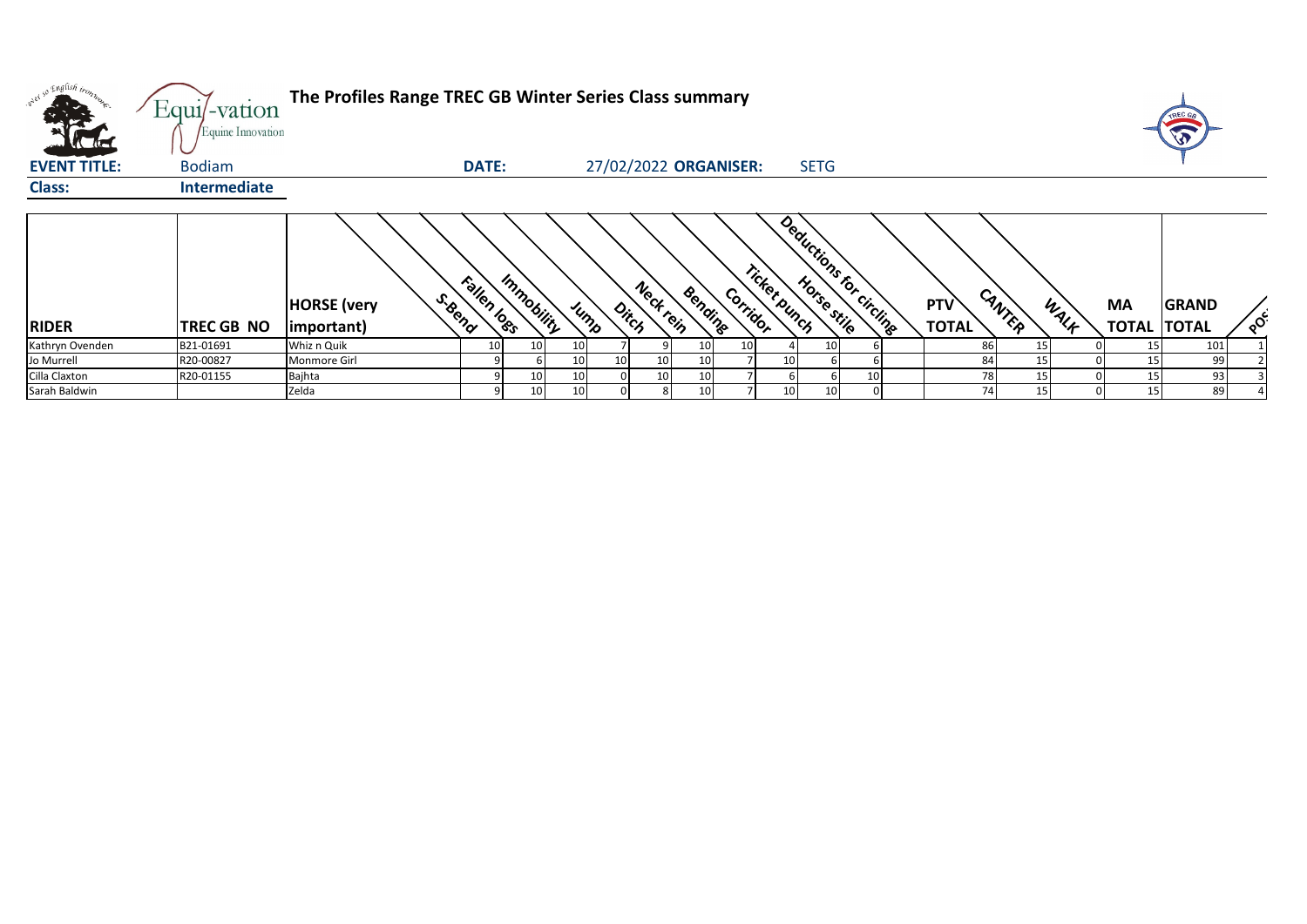| onel 50 English trong | Equi/-vation        | The Profiles Range TREC GB Winter Series Class summary<br>Equine Innovation<br>27/02/2022 ORGANISER:<br><b>DATE:</b><br><b>SE TREC Group</b><br><b>Bodiam Winter Series TREC</b> |                 |            |      |                 |                    |                  |                |              |          |                         |                            |        |          |           | REC G                              |       |
|-----------------------|---------------------|----------------------------------------------------------------------------------------------------------------------------------------------------------------------------------|-----------------|------------|------|-----------------|--------------------|------------------|----------------|--------------|----------|-------------------------|----------------------------|--------|----------|-----------|------------------------------------|-------|
| <b>EVENT TITLE:</b>   |                     |                                                                                                                                                                                  |                 |            |      |                 |                    |                  |                |              |          |                         |                            |        |          |           |                                    |       |
| <b>Class:</b>         | <b>Novice Horse</b> |                                                                                                                                                                                  |                 |            |      |                 |                    |                  |                |              |          |                         |                            |        |          |           |                                    |       |
| <b>RIDER</b>          | TREC GB NO          | <b>SALLACE (very important)</b>                                                                                                                                                  | Fallen logs     | Immobility | Jump |                 | Neck rein<br>Ditch | <b>Bending</b>   | Corridor       | Ticket bunch |          | Deductions for circline | <b>PTV</b><br><b>TOTAL</b> | CANTER | WALK     | <b>MA</b> | <b>GRAND</b><br><b>TOTAL TOTAL</b> | $8^6$ |
| Kay Ford              | R20-00953           | Orion                                                                                                                                                                            | 10              |            | 10   | 10              | 9                  | 10 <sup>1</sup>  |                | 10           | 10       |                         | 92                         | 15     |          | 15        | 107                                |       |
| <b>Gilly Cant</b>     | B20-01730           | <b>Bob</b>                                                                                                                                                                       |                 |            | 10   | 10 <sup>1</sup> | 10                 | 10               |                |              | 10       |                         | 89                         | 15     |          | 15        | 104                                |       |
| Julie Benson          |                     | Teddy                                                                                                                                                                            | 10              |            | 10   | 9               | 10                 | 10               |                |              | 10       | q                       | 88                         | 15     |          | 15        | 103                                |       |
| Vicki Holden          | B21-01743           | Tuffy                                                                                                                                                                            |                 | 10         | 10   | 10 <sup>1</sup> | 10 <sup>1</sup>    | 10               | $\overline{7}$ |              | 10       | q                       | 88                         | 15     |          | 15        | 103                                |       |
| Cilla Claxton         | R20-01155           | <b>Bahiita</b>                                                                                                                                                                   | 10              |            | 10   | q               | 10 <sup>1</sup>    | $6 \overline{6}$ | 10             | 10           |          | 9                       | 84                         | 15     |          | 15        | 99                                 |       |
| Sue Horne             |                     | Oakthwaite Zahir Adham                                                                                                                                                           | 10              |            | 10   |                 | 10                 | 10               |                |              | 10       | $\Omega$                | 80                         | 10.5   |          | 10.5      | 90.5                               |       |
| Cecilia Harrington    |                     | Kizzy                                                                                                                                                                            | 10 <sup>1</sup> |            |      | 10 <sup>1</sup> | <sup>0</sup>       | 10 <sup>1</sup>  | 6              | 10           |          | 10 <sup>1</sup>         | 75                         | 15     |          | 15        | 90                                 |       |
| Peta Marsh            |                     | Prima Holly Berry                                                                                                                                                                | 10              |            | 10   | 10 <sub>1</sub> | 10                 | 10               | $\overline{7}$ |              | 6        | 8                       | 86                         |        | U        |           | 86                                 |       |
| Sarah Baldwin         |                     | Zelda                                                                                                                                                                            | 10              |            | 10   | 10 <sub>1</sub> |                    |                  |                |              |          |                         | 85                         |        |          |           | 85                                 |       |
| Louise Jarvis         | R21-01533           | Justin Goilden Fleece                                                                                                                                                            | 10              | 10         | 10   | q               |                    | 10               | $\overline{7}$ | 10           | $\Omega$ |                         | 83                         |        |          |           | 83                                 | 10    |
| <b>Helen Bates</b>    | B21-01551           | Gracie                                                                                                                                                                           | 9               |            | 10   |                 | 10                 |                  |                |              | 10       |                         | 77                         |        |          |           | 77                                 | 11    |
| Stella Bellem         | R20-00711           | Rambler                                                                                                                                                                          | 10              |            | 10   | 10              |                    | <sup>n</sup>     |                |              | 10       |                         | 62                         |        | 0        |           | 62                                 | 12    |
| Flo Harman            |                     | Dolly                                                                                                                                                                            | 8               |            | 10   | 8               | 10 <sup>1</sup>    | $\Omega$         | $\overline{7}$ |              |          | 8                       | 57                         |        | $\Omega$ |           | 57                                 | 13    |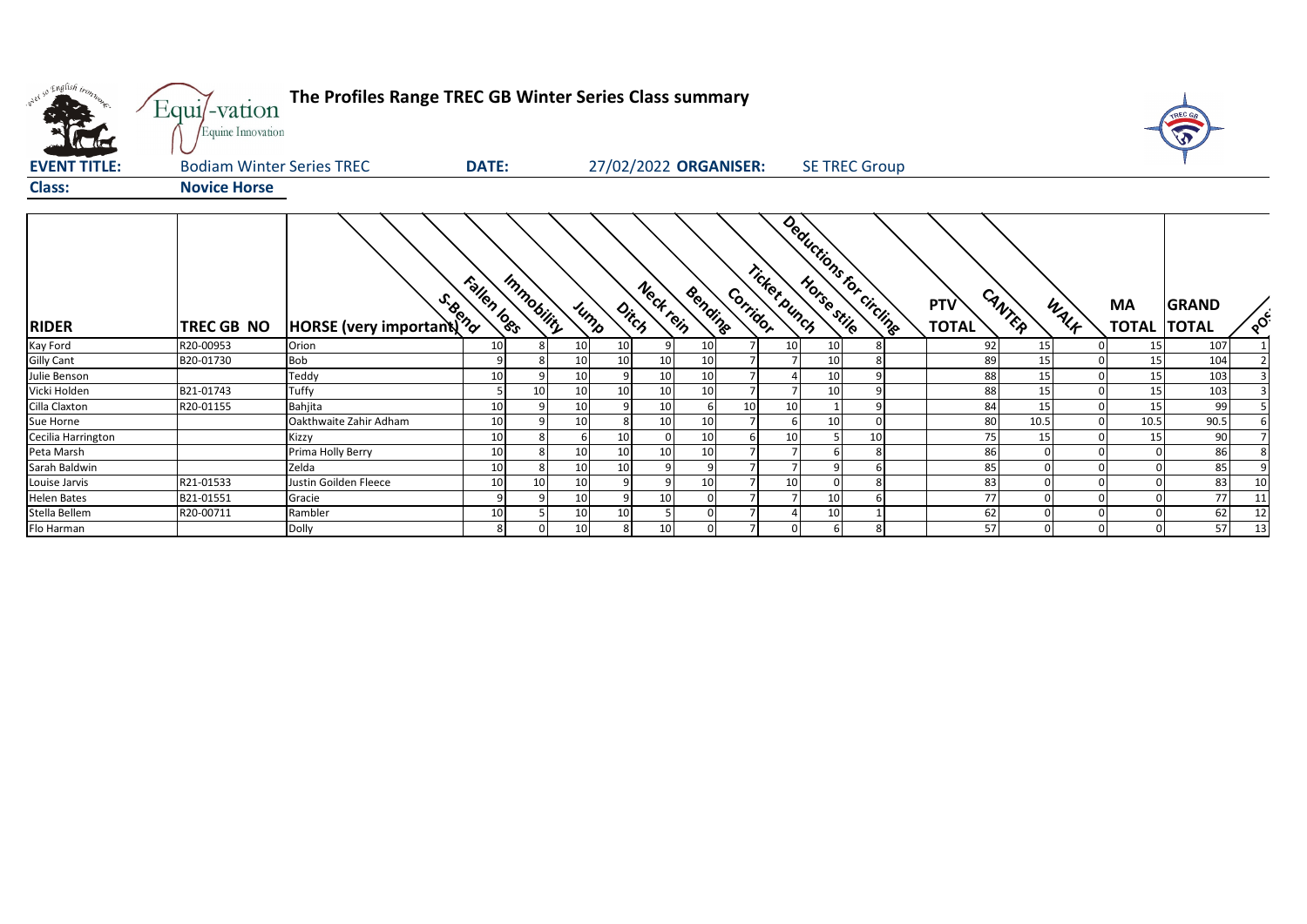| what so English trong     | Equi/-vation<br>Equine Innovation |                                  | The Profiles Range TREC GB Winter Series Class summary |                 |                       |          |          |                 |             |                          |                            |                |          |                           |                              |          |  |
|---------------------------|-----------------------------------|----------------------------------|--------------------------------------------------------|-----------------|-----------------------|----------|----------|-----------------|-------------|--------------------------|----------------------------|----------------|----------|---------------------------|------------------------------|----------|--|
| <b>EVENT TITLE:</b>       | <b>Bodiam</b>                     |                                  | <b>DATE:</b>                                           |                 | 27/02/2022 ORGANISER: |          |          |                 | <b>SETG</b> |                          |                            |                |          |                           |                              |          |  |
| <b>Class:</b>             | <b>Newcomer</b>                   |                                  |                                                        |                 |                       |          |          |                 |             |                          |                            |                |          |                           |                              |          |  |
| <b>RIDER</b>              | <b>TREC GB NO</b>                 | S.Bend<br>HORSE (very important) | Immobility<br>Fallen logs                              | Jump            | Neck tein<br>Ditch    | Bending  | Corrigor | Ticket punch    |             | Deductions for circlines | <b>PTV</b><br><b>TOTAL</b> | CANTER<br>WALK |          | <b>MA</b><br><b>TOTAL</b> | <b>GRAND</b><br><b>TOTAL</b> | $\delta$ |  |
| Kay Ford                  | R20-00953                         | Orion                            |                                                        | 10 <sup>1</sup> | 10 <sup>1</sup><br>10 |          | 10       | 10 <sup>1</sup> | 10          |                          | 92                         | 15             |          | 15 <sup>1</sup>           | 107                          |          |  |
| Julie Benson              |                                   | Teddy                            | 10 <sub>1</sub>                                        | 10 <sup>1</sup> | 10 <sup>1</sup><br>10 | 10       |          |                 | 10          |                          | 87                         | 15             |          | 15                        | 102                          |          |  |
| Vicki Holden              | B21-01743                         | Tuffy                            | 10 <sup>1</sup>                                        | 10              | 10<br>10              | 10       |          |                 | 10          |                          | 84                         | 15             | 0        | 15 <sup>1</sup>           | 99                           |          |  |
| Paul Gallagher            |                                   | Jac                              | 10<br>10 <sup>1</sup>                                  |                 | 10 <sup>°</sup>       | 10       |          |                 | 10          |                          | 83                         | 15             |          | 15                        | 98                           |          |  |
| <b>Gilly Cant</b>         | B20-01730                         | <b>Bob</b>                       | 10                                                     | 10 <sup>1</sup> | 10<br>10              |          |          |                 |             |                          | 78                         | 15             | $\Omega$ | 15                        | 93                           |          |  |
| Sue Horne                 |                                   | Oakthwaite Zahir Adham           | 10                                                     | 10 <sup>1</sup> | 10 <sup>1</sup><br>10 | 10       |          |                 | 10          |                          | 89                         |                |          |                           | 89                           |          |  |
| <b>Rachael Bates</b>      |                                   | Gracie                           | 10                                                     | 10              | 10<br>10              | 10       |          | $\overline{7}$  | 10          |                          | 89                         |                | $\Omega$ |                           | 89                           |          |  |
| Flo Harman                |                                   | Dolly                            |                                                        | 10 <sup>1</sup> | 10<br>10              |          |          |                 | 10          |                          | 85                         |                | $\Omega$ |                           | 85                           |          |  |
| Louise Jarvis             | R21-01553                         | Justin Golden Fleece             | 10                                                     |                 | 6                     | 10       |          | 10              |             |                          | 62                         | 15             | $\Omega$ | 15                        | 77                           |          |  |
| <b>Gill Raymond</b>       |                                   | Rio                              |                                                        |                 | 10 <sup>1</sup>       | 10       |          | 9               |             |                          | 76                         |                | $\Omega$ |                           | 76                           | 10       |  |
| <b>Peta Marsh</b>         |                                   | Prima Holly Berry                | 10 <sup>1</sup>                                        | 10              | 10<br>$\mathbf{0}$    |          |          | 10 <sup>1</sup> | 10          |                          | 74                         |                | $\Omega$ |                           | 74                           | 11       |  |
| <b>Cecelia Harrington</b> |                                   | 606 Kizzy                        | 10                                                     | 10 <sub>1</sub> |                       | 10       |          |                 |             |                          | 56                         | 15             | $\Omega$ | 15                        | 71                           | 12       |  |
| Jazmin Rose               |                                   | <b>Wheatland Wendy</b>           |                                                        | $\overline{0}$  | $\overline{0}$        | $\Omega$ |          | $\mathbf{0}$    |             |                          | $\mathbf{0}$               | $\overline{0}$ | $\Omega$ |                           | $\Omega$                     | 13       |  |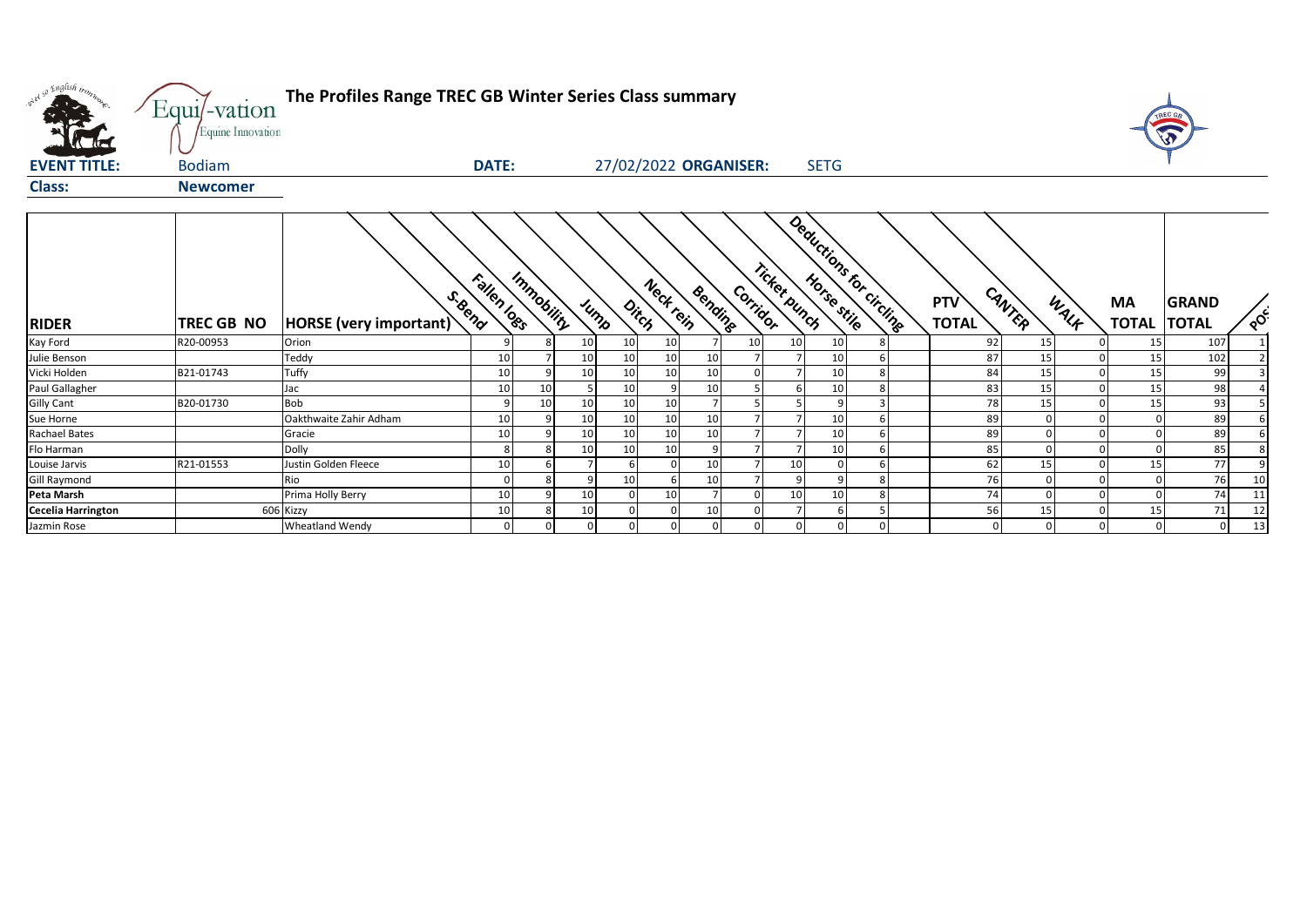

# **TREC GB Winter Series Class summary**



| <b>EVENT TITLE:</b>    | <b>Bodiam Winter Series TREC</b> | <b>DATE:</b>                             |                 |            | 27/02/2022 ORGANISER: |                 |                                       |         |          | <b>SE TREC Group</b> |                         |    |                               |                |                    |                              |          |
|------------------------|----------------------------------|------------------------------------------|-----------------|------------|-----------------------|-----------------|---------------------------------------|---------|----------|----------------------|-------------------------|----|-------------------------------|----------------|--------------------|------------------------------|----------|
| <b>Class:</b>          | In Hand                          |                                          |                 |            |                       |                 |                                       |         |          |                      |                         |    |                               |                |                    |                              |          |
| <b>RIDER</b>           | TREC GB NO                       | S. Bend<br><b>HORSE</b> (very important) | Fallen logs     | Immobility |                       | Jump            | Neck rein<br>$o_{i_{\zeta_{\zeta}} }$ | Bending | Corridor | Ticket punch         | Deductions for circling |    | CANTER<br>PTV<br><b>TOTAL</b> | WALF           | MA<br><b>TOTAL</b> | <b>GRAND</b><br><b>TOTAL</b> | $\delta$ |
| Angela Welford         |                                  | Spotty                                   | 10 <sub>1</sub> | 10         | 10                    | q               | 10                                    | 10      |          |                      | 10                      | 10 | 93                            |                |                    | 93                           |          |
| Paul Gallagher         |                                  | Jac                                      | 10              | 10         | 10                    |                 | 10                                    |         | 10       |                      | 10                      |    | 90                            |                |                    | 90                           |          |
| Lydia Burke            |                                  | <b>Betty</b>                             | 10 <sub>1</sub> |            |                       | 10 <sup>1</sup> | 10                                    |         |          | 10                   | 10                      | 10 | 83                            |                |                    | 83                           |          |
| Stella Bellem          |                                  | Caitlyn                                  |                 | 10         | 10                    |                 |                                       |         | 10       | 10                   | 10                      |    | 77                            |                |                    | 77                           |          |
| <b>Dee Reed</b>        |                                  | Verano                                   |                 | 10         | 10                    |                 | 9                                     |         |          |                      | 10                      |    | 77                            |                |                    | 77                           |          |
| <b>Chris Banks</b>     |                                  | <b>Billy Bonkers</b>                     | 10 <sub>1</sub> | 10         | 10                    |                 | 10                                    |         |          |                      | 10                      |    | 77                            |                |                    | 77                           |          |
| Jenny Lee              |                                  | Blue                                     |                 | 10         | 10                    |                 | 10                                    |         |          |                      |                         | 10 | 72                            |                |                    | 72                           |          |
| Marni Bassi            |                                  | Woody                                    | 10              | 10         |                       |                 |                                       |         |          |                      | 10                      | 10 | 70                            |                |                    | 70                           |          |
| Joanne Gallagher       |                                  | Brandy                                   | 10              | 10         |                       | q               | 10                                    |         |          |                      | 10                      |    | 70                            |                |                    | 70                           |          |
| <b>Louise Robinson</b> |                                  | Mopsy                                    |                 |            |                       |                 | 10                                    |         |          |                      |                         | 10 | 70                            |                |                    | 70                           |          |
| Sarah Noble            |                                  | Take That II                             |                 |            |                       |                 |                                       |         |          |                      | 10                      |    | 64                            |                |                    | 64                           |          |
| Yvonne Waltham         |                                  | Wheatland Wendy                          |                 |            | 10                    |                 | 10 <sup>1</sup>                       |         |          |                      | 10                      |    | 63                            |                |                    | 63                           | 12       |
| Louise Jarvis          |                                  | Dunwell Limerick                         |                 |            |                       | 0               |                                       |         | 10       | 10 <sup>1</sup>      | 8                       |    | 60                            | $\overline{0}$ |                    | 60                           | 13       |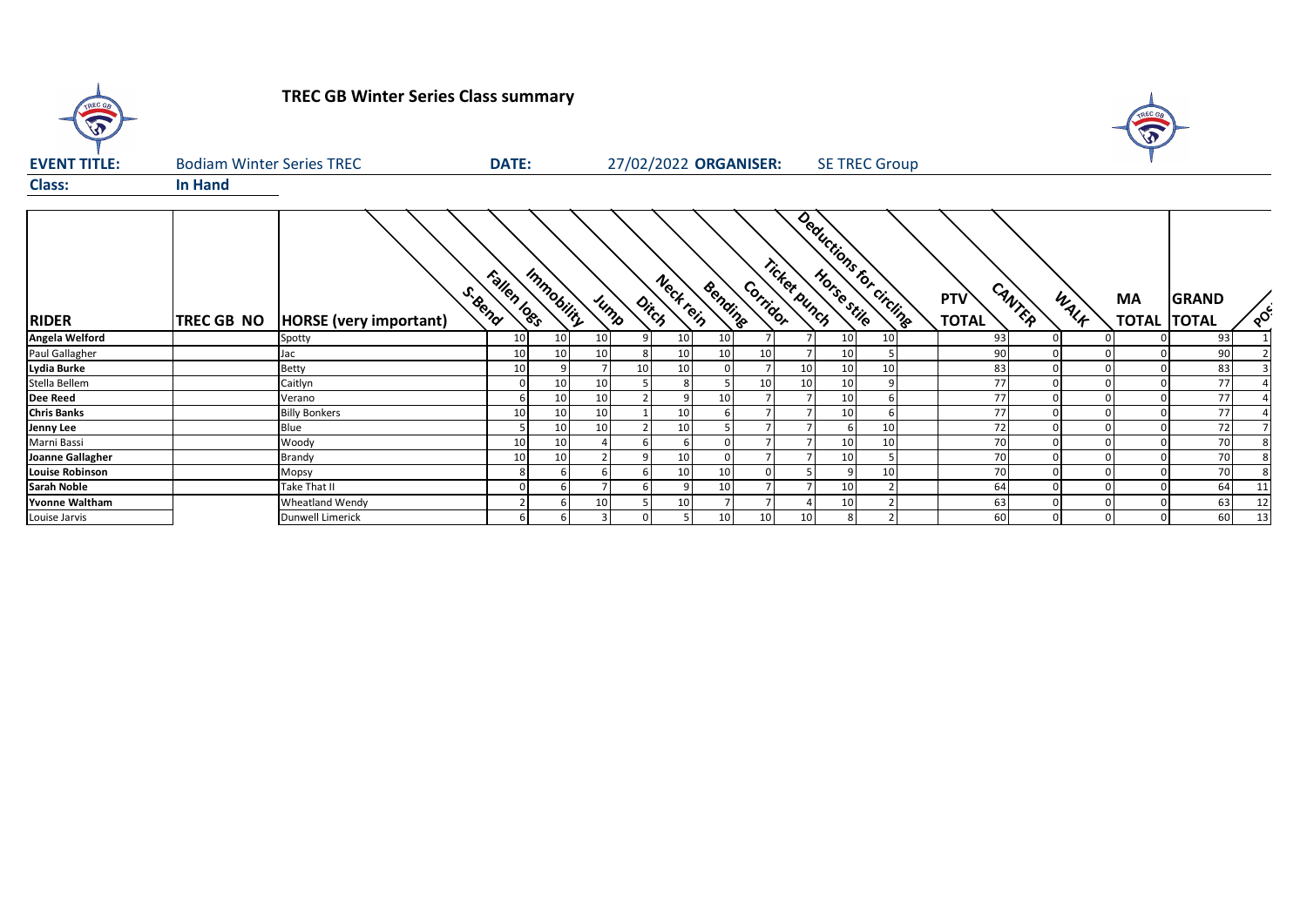

# **TREC GB Winter Series Class summary**



| <b>EVENT TITLE:</b>  | <b>Bodiam</b>     |                                          | <b>DATE:</b>    |                 |    |      |                    | 27/02/2022 ORGANISER: |          |              | <b>SETG</b>     |                       |                               |      |           |                                    |                       |
|----------------------|-------------------|------------------------------------------|-----------------|-----------------|----|------|--------------------|-----------------------|----------|--------------|-----------------|-----------------------|-------------------------------|------|-----------|------------------------------------|-----------------------|
| <b>Class:</b>        | <b>Starters</b>   |                                          |                 |                 |    |      |                    |                       |          |              |                 |                       |                               |      |           |                                    |                       |
| <b>RIDER</b>         | <b>TREC GB NO</b> | S. Bend<br><b>HORSE</b> (very important) | Fallen logs     | Immobility      |    | Jump | Neck rein<br>Ditch | Bending               | Corridor | Ticket bunch |                 | Deductions for citing | CANTER<br>PTV<br><b>TOTAL</b> | WALF | <b>MA</b> | <b>GRAND</b><br><b>TOTAL TOTAL</b> | $\circ^{\mathcal{C}}$ |
| <b>Rachael Bates</b> |                   | Gracie                                   | 10              |                 | 10 |      | 10                 | 10                    |          |              | 10 <sup>1</sup> |                       | 89                            |      |           | 89                                 |                       |
| <b>Helen Bates</b>   | B20-01730         | Gracie                                   | 10              | 10              | 10 |      | 10                 |                       |          |              | 10 <sup>1</sup> |                       | 85                            |      |           | 85                                 |                       |
| <b>Sarah Noble</b>   | R20-01728         | <b>Take That II</b>                      | 10              | 10 <sub>1</sub> | 10 |      | 10                 | 10                    |          |              | 10 <sup>1</sup> |                       | 84                            |      |           | 84                                 |                       |
| <b>Gill Raymond</b>  |                   | Rio                                      | 10              | 10              | 10 |      |                    | 10                    |          |              | 10 <sup>1</sup> |                       | 76                            |      |           | 76                                 |                       |
| Jenny Lee            |                   | Blue                                     | 10              |                 | 10 |      | 10 <sub>1</sub>    |                       |          |              |                 |                       | 68                            |      |           | 68                                 |                       |
| Joanne Gallagher     |                   | Brandy                                   | 10              |                 | 10 |      | 10                 |                       |          |              |                 |                       | 65                            |      |           | 65 l                               |                       |
| Louise Robinson      |                   | Mopsy                                    |                 |                 | 10 |      | 10                 | 0                     |          |              | 10 <sup>1</sup> |                       | 65                            |      |           | 65                                 |                       |
| Jazmin Rose          |                   | <b>Wheatland Wendy</b>                   | 10              |                 | 10 |      | 10                 |                       |          |              |                 |                       | 61                            |      |           | 61                                 |                       |
| Chris Banks          |                   | <b>Billy Bonkers</b>                     | 10 <sup>1</sup> |                 | 10 |      |                    | 10                    |          |              | 10 <sup>1</sup> |                       | 60                            |      |           | 60                                 |                       |